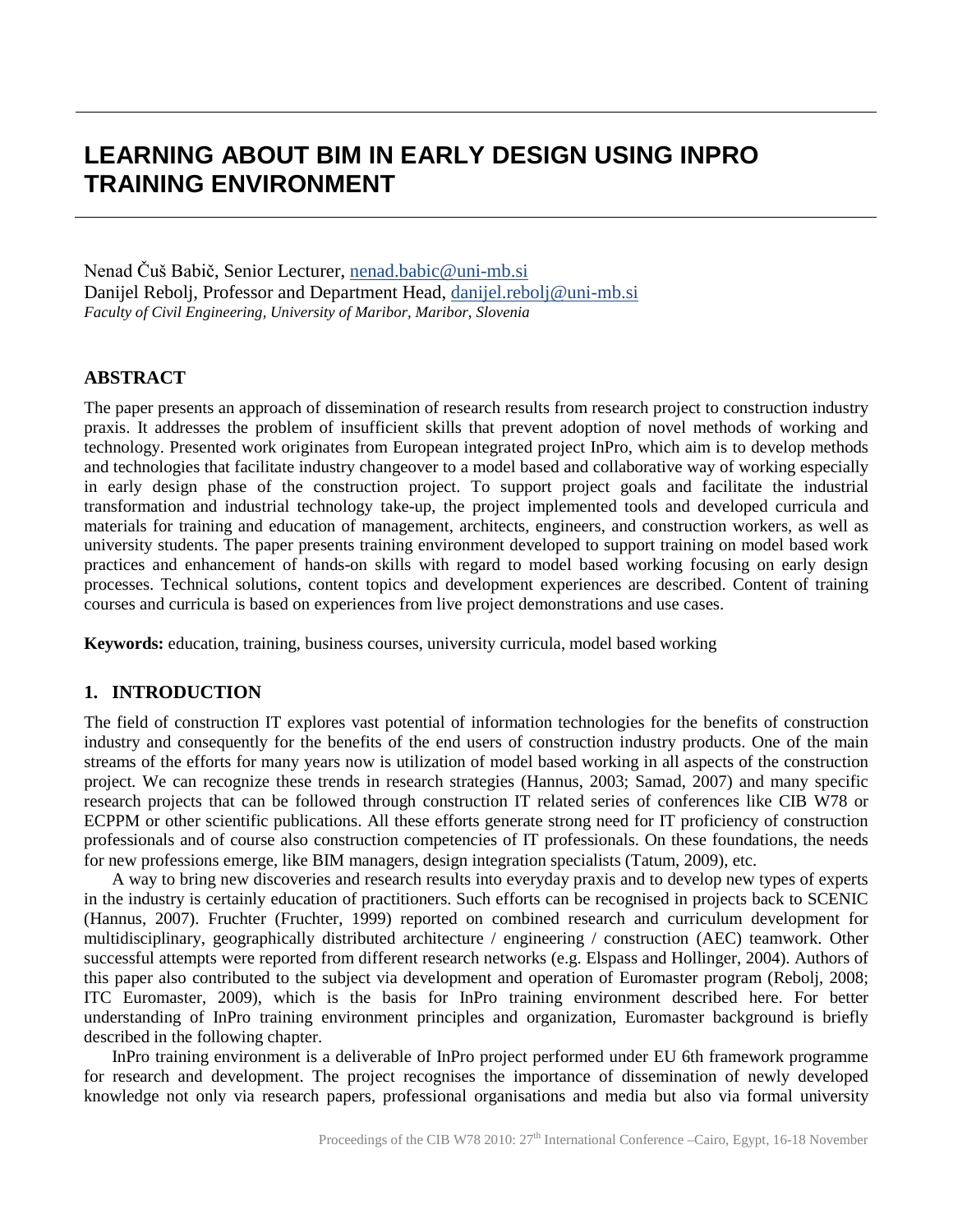education and life-long education of current and future professionals. To achieve ambitious goal of construction industry transformation, targeted work packages are dedicated to development of training programmes for higher education as well as for professionals at all levels plus extensive dissemination activities. Educational content which is delivered via InPro training environment is direct result of the project research work.

### **2. INPRO TRAINING PLATFORM BACKGROUND**

#### 1.1 **Euromaster project**

InPro training platform builds on foundations of ICT Euromaster programme (ITC Euromaster, 2009). The programme complement existing university courses because during undergraduate studies, subjects are typically available that introduce computer science, elementary programming, office and CAD software. The students are supposed to master skills so that they can use computers in the assignments given in the professional, engineering courses, often based on particular software. A European Masters curriculum in ITC complements the existing portfolio of teaching programs. It tries to advance construction IT education, introduce more holistic perspective of IT in construction industry and integrate the fragmented profession.

The accreditation process of a joint study program performed by several universities proved to be a problem, since different rules are in power in such many different countries and universities. To overcome formal obstacles and to open the program to the global community we have decided to form an open pool of ITC related courses. Once the new partner institution is accepted by the steering committee, the institution can include any number of existing courses in its own programs, since the pool is based on reciprocity. Having a whole pool of courses at hand certainly gives each partner a strong background to form a whole new program and to offer their students specialized knowledge and skills which they could possibly never be able to offer by themselves.

### 1.2 **InPro project**

InPro (InPro, 2006) is a European cooperation between 19 construction sector companies, IT companies, consultants and research organisations from 8 countries. The project runs from 2006 to 2010. As stated in the project's Description of work:

»The InPro project will completely transform the Early Design phase of a building (new or renovation) project. At this influential phase, which represents only a fraction of the lifecycle of a building, decisions are made that determine over 70% of the total lifecycle costs. The Early Design phase also has a direct impact on the building's added value for all stakeholders, as well as on the construction sector's efficiency and sustainability.«

The project develops strategies and business models for a new building design process which enforce open cooperation between project partners and consider the building's whole lifecycle. New business concepts and processes are defined that provide incentives for model-based working and open collaboration between all stakeholders. From technology point of view, smart, fully semantic ICT platform and tools are developed or specified enabling exchange, sharing and reuse of information throughout the building lifecycle.

The main output of InPro will be the "Open Information Environment" - an advanced system of Early Design processes, supported by radical business concepts and ICT solutions that integrate four crucial and closely interlinked aspects of Early Design: (A) Open and flexible collaboration between all stakeholders of the building value chain, (B) Design from a lifecycle perspective, based on 3-dimensional Building Information Models, (C) Decision support to make "informed choices" based on knowledge of each decision's consequences on the building lifecycle, (D) Early planning of build and operation processes based on computer enabled simulation of smart digital prototypes.

To support this radical change in the industry and to facilitate the industrial transformation, project has strong focus on curricula and materials for training and education of management, architects, engineers, and construction workers, as well as university students. The need for education and further developments is covered both for the initial transformation of the industry, but also for the long term development of architecture and engineering sciences.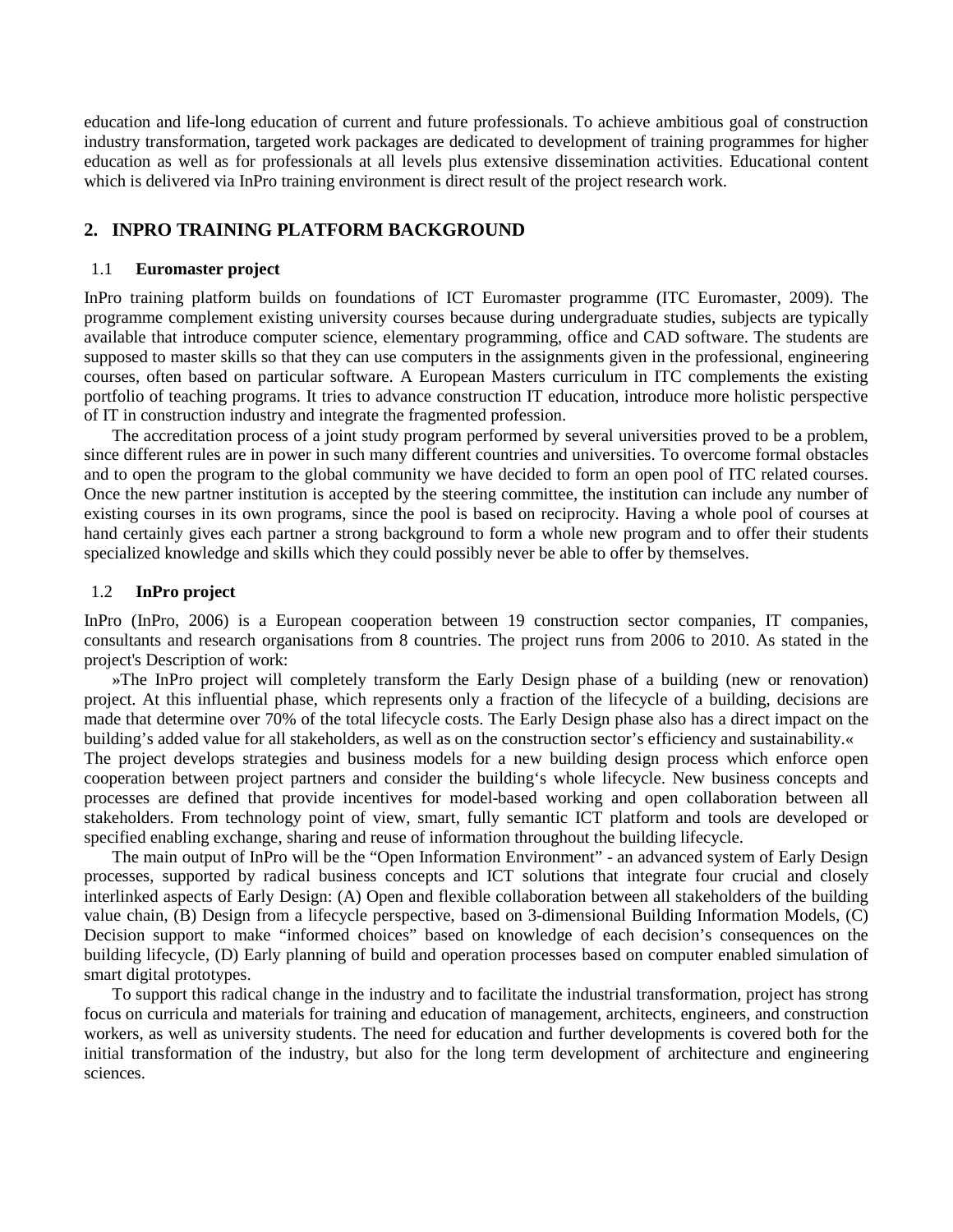### 1.3 **Training strategy**

Training strategy used in development of InPro training content is based on InPro project communication strategies that foresee industrial transformation on three levels: project, company and industry level. It also identifies stakeholders involved in this transformation such as policy makers like the European Commission and national governments and standardization bodies, developers of new knowledge such as universities and research institutions and important participants in the early design process such as clients (both public and private), architects and designers, contractors and construction companies.

The training and education strategy for the business pull focuses on the benefits for the main drivers of change in the sector, that is make them aware of the need for change and create desire to support and participate in the change. On the technology push side, the training and education of the organization on processes, methods and tools will transfer the knowledge how to manage model based working methods.

InPro training platform broadens the scope of Euromaster in a sense of target audiences. Beside universities, courses for building industry are developed. On the other hand, InPro learning content is more focused. It covers methods of work and IT tools related only to Early Design processes of construction projects.

### **3. LEARNING PLATFORM**

To support collaboration and implement learning courses on such a broad scale it is inevitable to base learning platform on technically effective e-learning system. The platform should support wide array of teaching, lecturing and collaboration activities and tasks. Our experiences from Euromaster show that technical infrastructure is a vital part of the system.

When designing the system architecture, we set scalability, modularity and interoperability as the most important requirements. The system should consist of well established and open software tools that can be combined into overall system and that can be eventually replaced by competing products without too much effect on other parts of the system.

E-learning platform should be able to support preparation, storage and distribution of learning materials, implementation of self-study courses, online lectures, blended learning, student evaluation and assessment. Course planning and course management, student enrolment and study programme management should be supported as well. Beside traditional teaching activities, collaboration among participants, both student-lecturer and peer to peer are vital, therefore functionality like discussion groups, forums, blogs and wikis are necessary.

Since InPro training environment content covers both teaching about new methods of working and learning about software tools that enable new way of working it is necessary to combine hands on learning following constructivist approach, with tutorial and group learning.

From above mentioned requirements, system architecture was developed and is presented in Figure 1. It shows three vital parts of InPro e-learning environment, which are video/web conferencing tool, course and content management system and BIM laboratory. Based on our experiences and market research we decided to implement proposed architecture with open source portal based software tool Moodle - Modular Object-Oriented Dynamic Learning Environment (Moodle, 2009) as the LCMS tool, Adobe Connect Pro (Adobe, 2009) is included as video/web conferencing environment and BIM laboratory is based on Share-A-space BIM collaboration hub developed by Eurostep (Eurostep, 2009).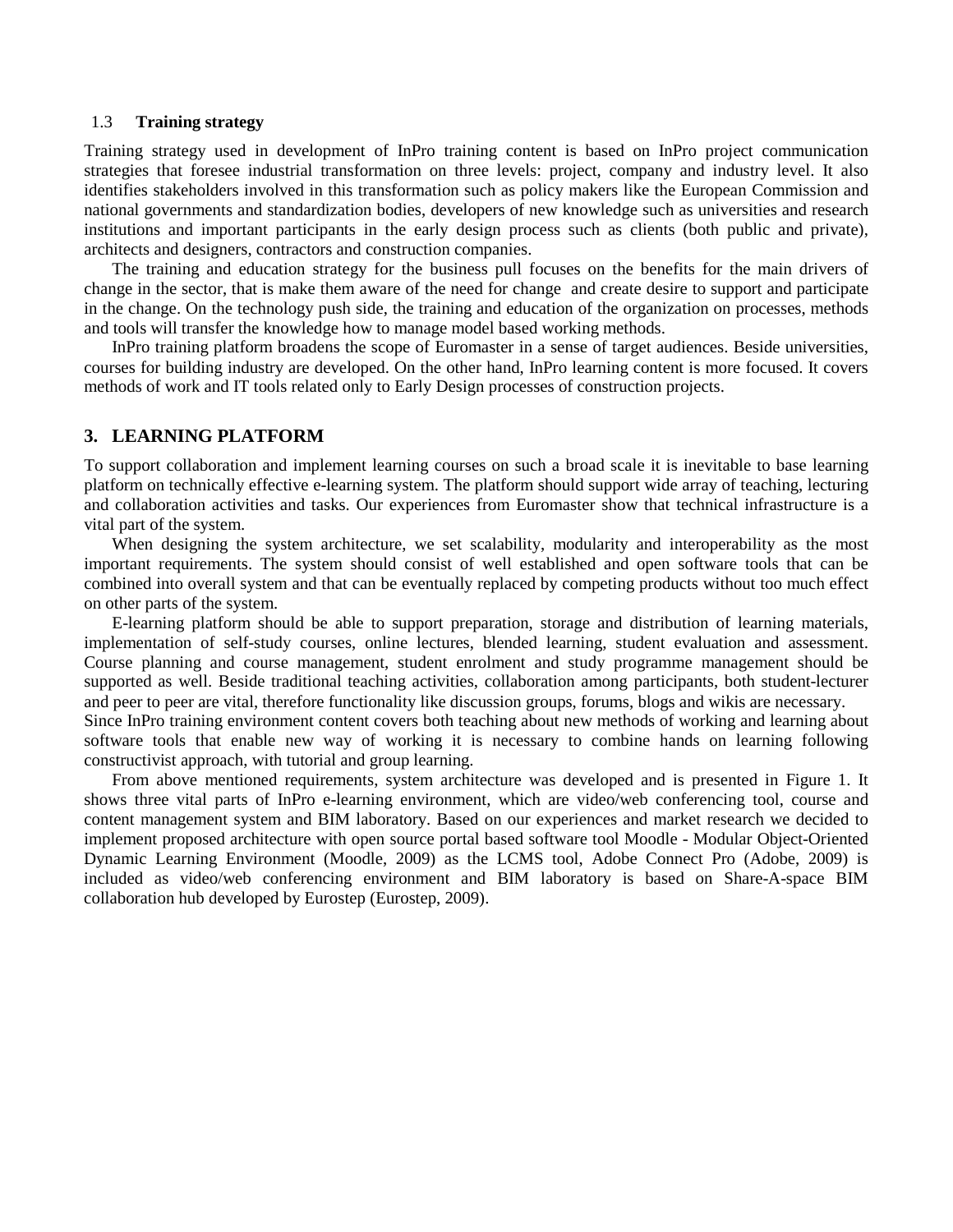

Figure 1. InPro training platform architecture

# **4. LEARNING CONTENT STRUCTURE**

Learning content is developed as a set of learning modules which should cover knowledge necessary to understand and to be able to work in "the InPro way". The modules are structured in such a way that enables integration of InPro modules into existing and future university curricula. At the same time and to avoid duplicate work, the modules should also fulfil the needs of business courses targeted to industry professionals.

### 3.1 **Structure and use of learning modules**

The main source of knowledge for new learning modules is project research work which has been mainly structured around identified early design key processes (KPs) of construction project. Direct focus on KPs is however not suitable for organization of learning modules, because KPs does not provide broader context of concepts of model based working. KPs are very good source of knowledge that has been used in formulation of learning modules, however additional mapping is needed. This additional mapping brings InPro knowledge in context of existing state of the art and practice, which is necessary to make learning modules and new ways of working understandable by the students.

To meet specific needs and different levels of proficiency (existing and needed) the learning modules should be structured in several levels of detail and our proposal is that each module contains three levels of detail, which could be studied in sequence or independently.



Figure 2. Three level structure of the learning modules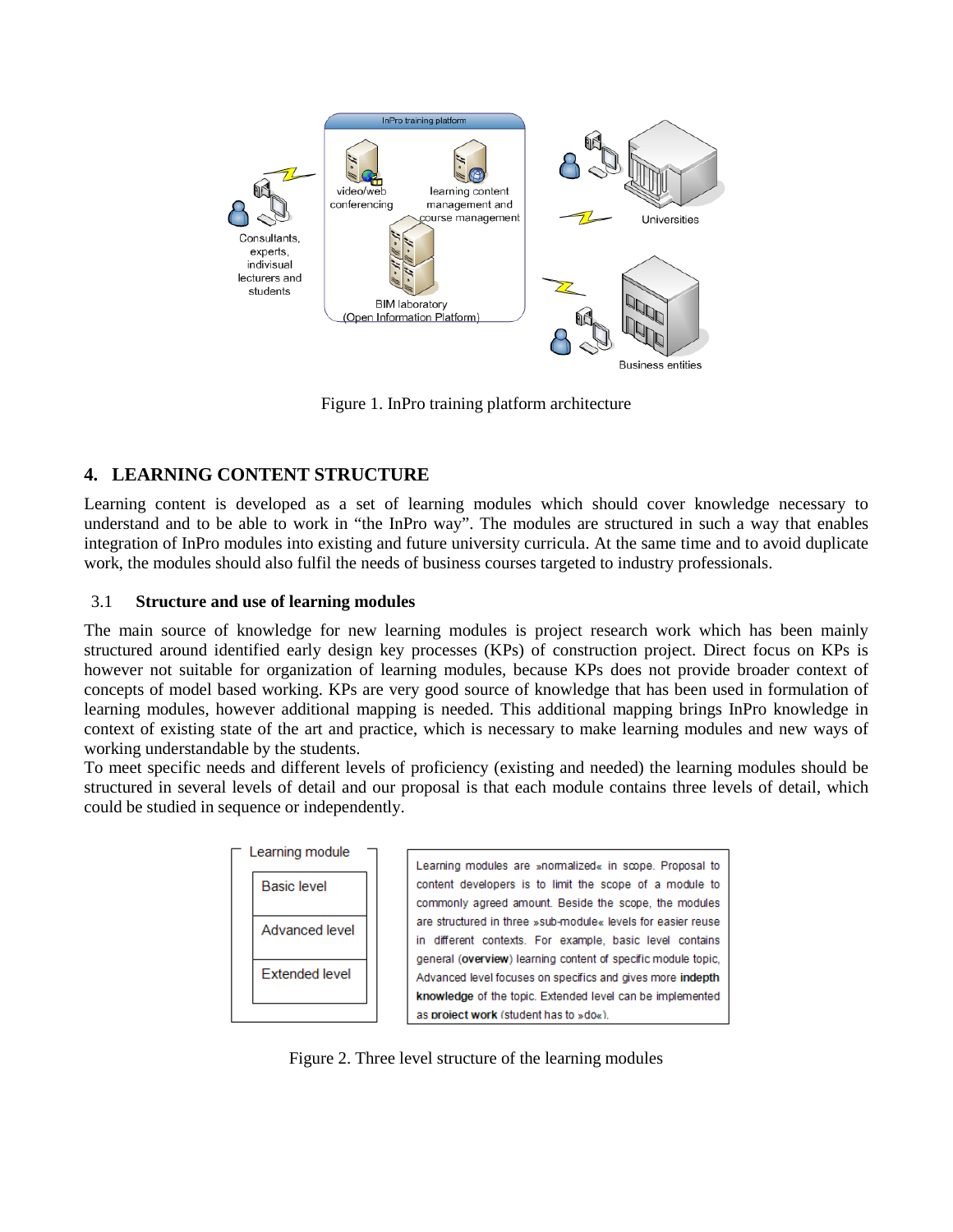In such a way it is possible to use the same learning modules in variety of contexts. For example a university can integrate two InPro modules into an existing curriculum as described in figure 2.3.



Figure 3. Example of use of InPro learning modules in university curriculum

At the same time, some construction company can use the same Module F from previous example - extended level only - for their experienced project planners that are already familiar with basic 4D concepts and during the course they will work on a real project, learning the use of BIM server technologies and advanced 4D tools.

### 3.2 **Module definitions**

Definition of modules was arranged as three step process. In the first step, modules were identified and described in terms of module goals, learning outcomes, basic outline, assessment requirements and supporting literature. The main aim of the first step was to divide the content into manageable parts, to avoid duplication of the same content in different modules and to provide a mechanism to balance the amount of work required to reach the goals. The later aspect is especially important for university accreditation process. For business courses this aspect should be considered with regard to time available to professionals for learning purposes.

In the second step and based on the results of module definitions in the first step, learning content is described in form of storyboards. Learning content is collected and described in form independent of any method of delivery or presentation. Basic outline is structured in more detail into module blocks. For each block, content is described presenting general messages that should be delivered to students/participants and supported with links to literature, examples, cases, etc. It should be mentioned that some content is country specific with regard to codes or legislation. Storyboards do not cover these specific aspects and stay general, providing the basis for implementation in specific context. This kind of description can be used in the future by creative educators to prepare their own courses.

In the third step, one approach to presentation of the content was implemented for each module. For example, MS Powerpoint presentations were developed or Prezi presentations were developed for the module or in another example web pages were created delivering the content of the module. Learning content developed during the project is presented in English language and using industry "standard" document formats.

### **5. MODULE CONTENT**

Content of the learning modules focuses on early design processes of construction project from both methodological and technological points of view. Learning modules cover topics such as:

**SMART decision making framework**: The Smart Decision Making framework (Schreyer 2010) is a systematic approach to evaluate the performance of virtual building designs and analyses. The reference for the evaluation is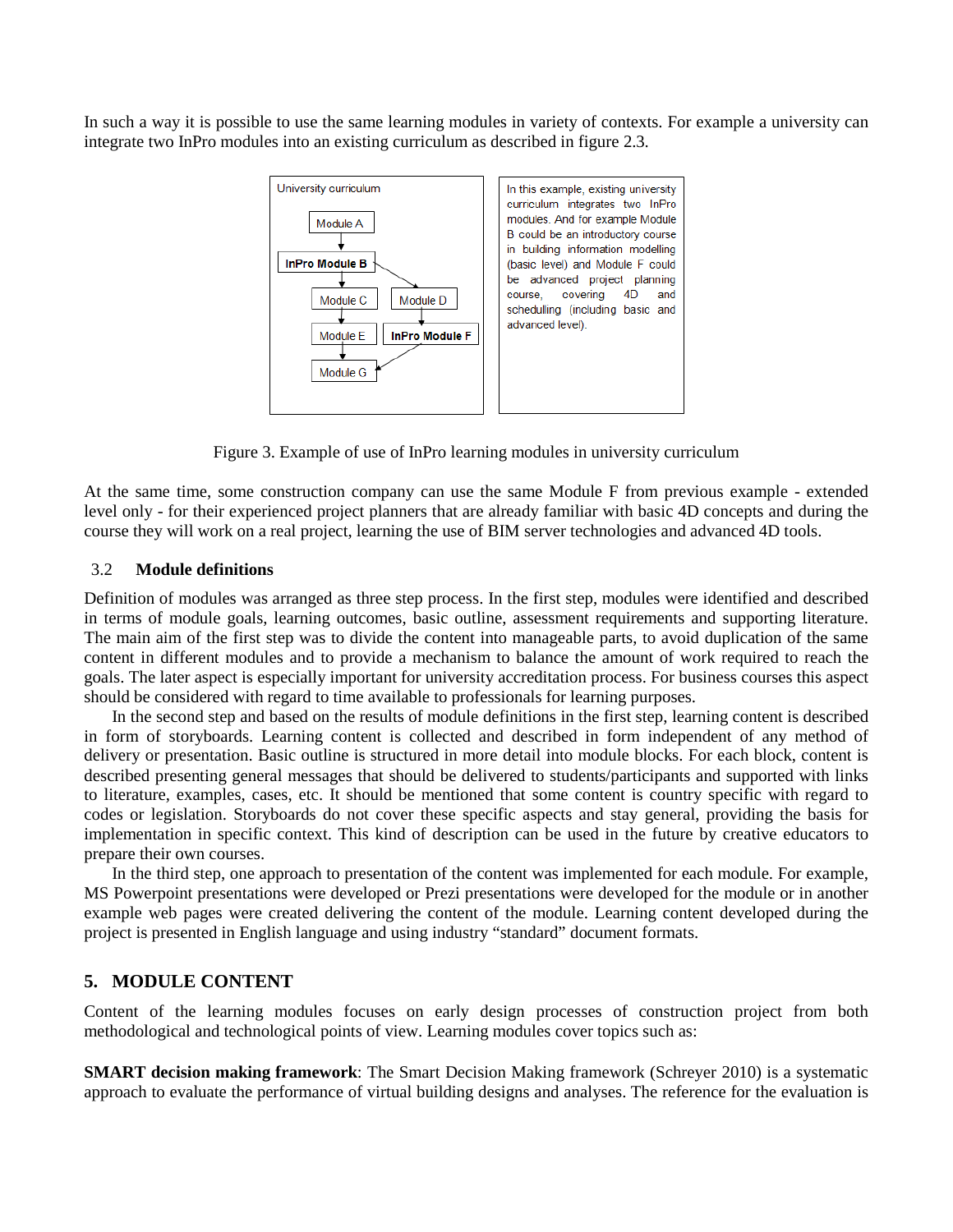a set of goals critical for the project success. Within the Smart Decision Making Framework (DMF) these goals are captured from the main stakeholders using the concept of Key Performance Indicators (KPIs). KPI evaluations are relative by nature since they base on the deviation of actually measured figures to initially set optimum figures for specific criteria. They can be formulated for objective as well as for subjective criteria. Smart DMF further proposes to discretely define the relation between the tolerance level for deviations and a respective dimensionless rating, using so called utility functions. To incorporate tolerances is necessary since project goals are in praxis often conflictive in their effects on each other; therefore it is generally seldom possible to achieve all goals to 100% at the same time. Since design processes are always characterized by such trade-offs, these have to be reflected by the concept using the Analytic Hierarchy Process for definition of priorities.

**BIM collaboration hub**: The main part of the Open Web-based ICT Platform for InPro is the BIM Collaboration Hub, which is based on the model server Share-A-space. For viewing and linking, the Solibri Model Server is used, and for model checking the Solibri Model Checker. Share-A-space is a commercial software in use at a number of industries and organizations. Share-A-space has all the functions required for the manufacturing industry for PDM and PLM collaboration and information consolidation. With the InPro additions and modifications, these generic functions are now available also for the construction industry. The BIM Collaboration Hub is designed using Share-A-space and is further developed and integrated with "IFC to PLCS" and "PLCS to IFC" mapping to fulfil the requirements of InPro. The PLCS and IFC toolboxes are commercial software products and used for integration of the software applications used in the InPro Key Processes. The Open web-based ICT platform is to be seen as a technical solution how to map the information available in the different applications, key processes and also the demonstrations of InPro.

**Open BIM guidelines:** The BIM Handbook targets two different readers, the inexperienced and novice reader who wants to understand the principle of BIM and whether it provides any value for his/her business, and the already experienced reader that needs a guideline for setting up BIM supported processes within a construction project, for its own involvement but also for the other project participants. The guideline then has to support the project requirements from the client perspective and the project work demand from the consultant and contractor side.

**Energy analysis**: Energy analysis is concerned by predicting the use and cost of energy in buildings and the assessment of heating and cooling demand based on comfort criteria. Energy analysis plays an important role in the early design of life cycle performance. Decisions taken early have a big impact on the overall energy efficiency, environmental performance and life cycle cost of the final building. Thus, energy analyses should be conducted before the structural and HVAC system design is finalized since the result will guide the structural and building service designer in the selection of structural system, the building shell as well as the selection of the HVAC system. It is important that energy and environmental analyst can actively take part in the design process, given the opportunity to affect the building design in the early phases of a project. This will guide architects, structural engineers and HVAC designers in a more sustainable direction.

**BIM technologies and model based working**: This module introduces the concepts and the practice of 3D modelling of buildings and the interoperability of CAD applications. The emphasis is put on understanding, creation and use of 3D models as a basis for design and collaboration in construction processes to overcome limitations of traditional 2D drawings.

**IFC object versioning**: The module is concerned with capturing BIM design development changes based on the object level rather than documents giving a lot of flexibility in conduction of partial model exchange as well as integrating data subsets coming from different sources, in addition to tracing design development history within its full context.

**Client requirements**: The module delivers information about importance of involving all relevant stakeholders from the beginning if a project including the client, starting from the project goals, identifying the relevant value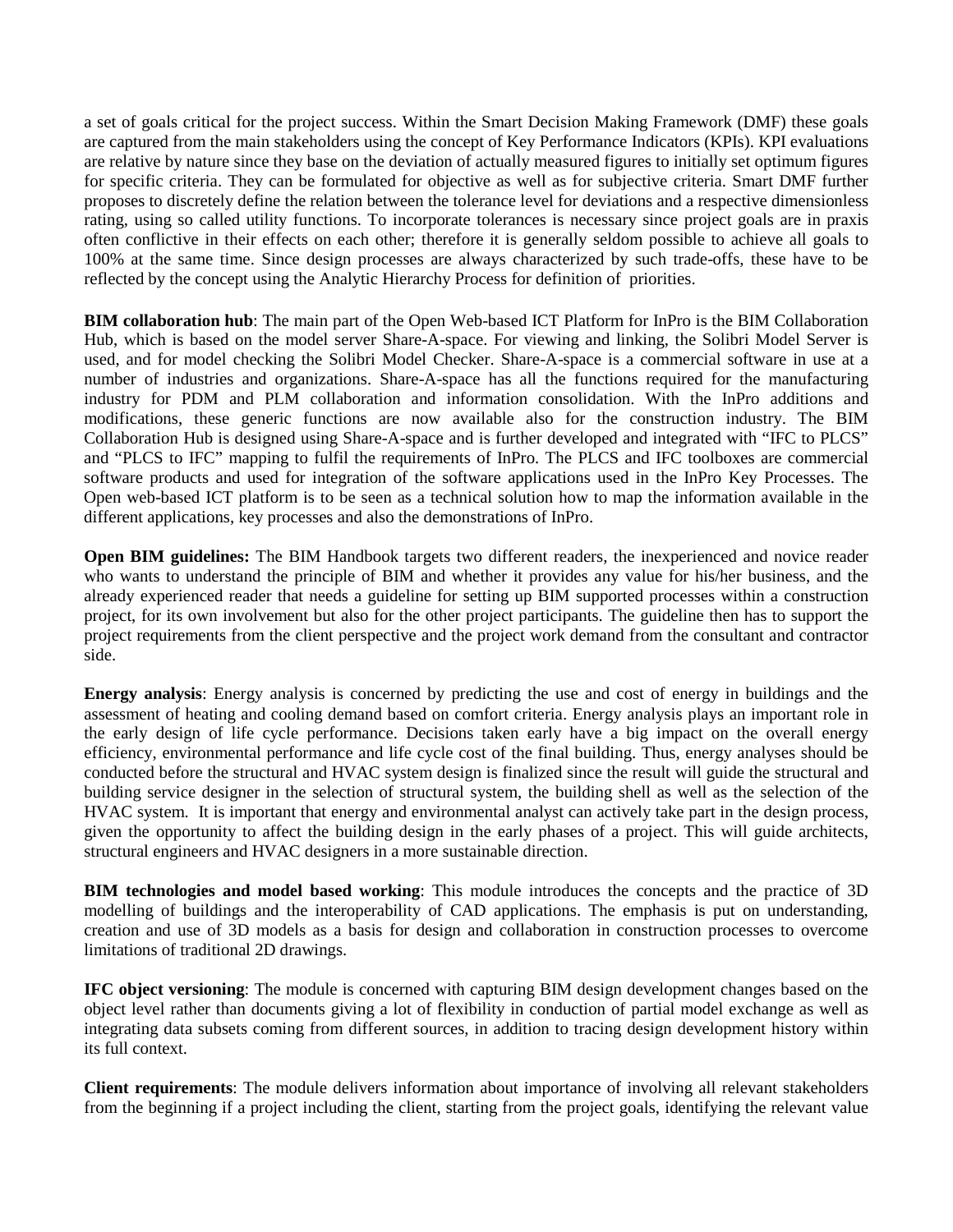groups and values of the various stakeholders and deriving from these values the requirements for the project. The module stress the importance of performance parameters and (key) performance indicators to assess if the design fulfils the project goals including description of central processes and methods for the task, briefing process for documenting and communicating, strategic briefing (setting goals), operational briefing (collection of stakeholder values) and technical briefing (description of requirements, parameters and KPIs). It relies on Concurrent Design as engineering tool to support this process..

**Bim based collaborative processes**: The module focuses on collaborative processes during early design and design phases in a shared design environment. It covers topics like: clash detection and management, quality control (data consistency and exchange), change management (tracking), object status and version management (Maturity phases and Quality gates), alternative management (Design optimization), synchronization between private and public data, requirement and document management (incl. 2D Drawings).

Beside above mentioned modules, InPro developed learning modules that cover more traditional learning topics like scheduling methods, cost management and business models. Novelty in these modules targets model based approach to the topics.

# **6. CONCLUSION**

In the context of information society, construction industry has been trying to adopt and take advantage of new collaborative software environments. For such fragmented industry like construction, computer mediated collaboration have great potentials. Flexibility in setting up project environments, knowledge sharing among project partners and making informed decisions from the very beginning of the project could be organised in new ways and be well supported by IT tools. Technology of Building Information Models and related work habits try to break through all the difficulties to become everyday construction project praxis.

To be able to utilize BIM technologies and better support transformation of construction industry InPro open information environment has been developed. Spreading InPro work practices into everyday project life is next step in IT supported integration of construction and therefore we are launching InPro training environment. Training environment brings together and shares the knowledge on model based working methods and supportive software tools. It is e-learning environment which delivers learning content for traditionally organized learning processes and that also provides on demand and location independent learning experience. Development of the environment takes into consideration integration of courses into existing and future university curricula as well as sharing of knowledge and best practices with business entities and construction professionals. Important part of the training environment is BIM laboratory, which provides problem oriented learning, where students and professionals can get hands on experiences with state of the art work methods and tools.

# **ACKNOWLEDGMENTS**

This paper is a result of EU integrated project 026716-2 from 6th Framework Programme: InPro - Open Information Environment for Knowledge-based Collaborative Processes throughout the Lifecycle of a Building.

# **REFERENCES**

- Hannus, M. et. al., 2003. "Construction ICT Roadmap", ROADCON project deliverable report D52, European project, IST-2001-37278.
- Samat, A. et. al., 2007. "Strategic Roadmaps and Implementation Actions for ICT in Construction", STRAT-CON project final report, STRAT-CON consortium.
- Hannus, M., 2007. "SCENIC project", Available online: http://cic.vtt.fi/projects/scenic/workpack.html, Last accessed: December 2009.